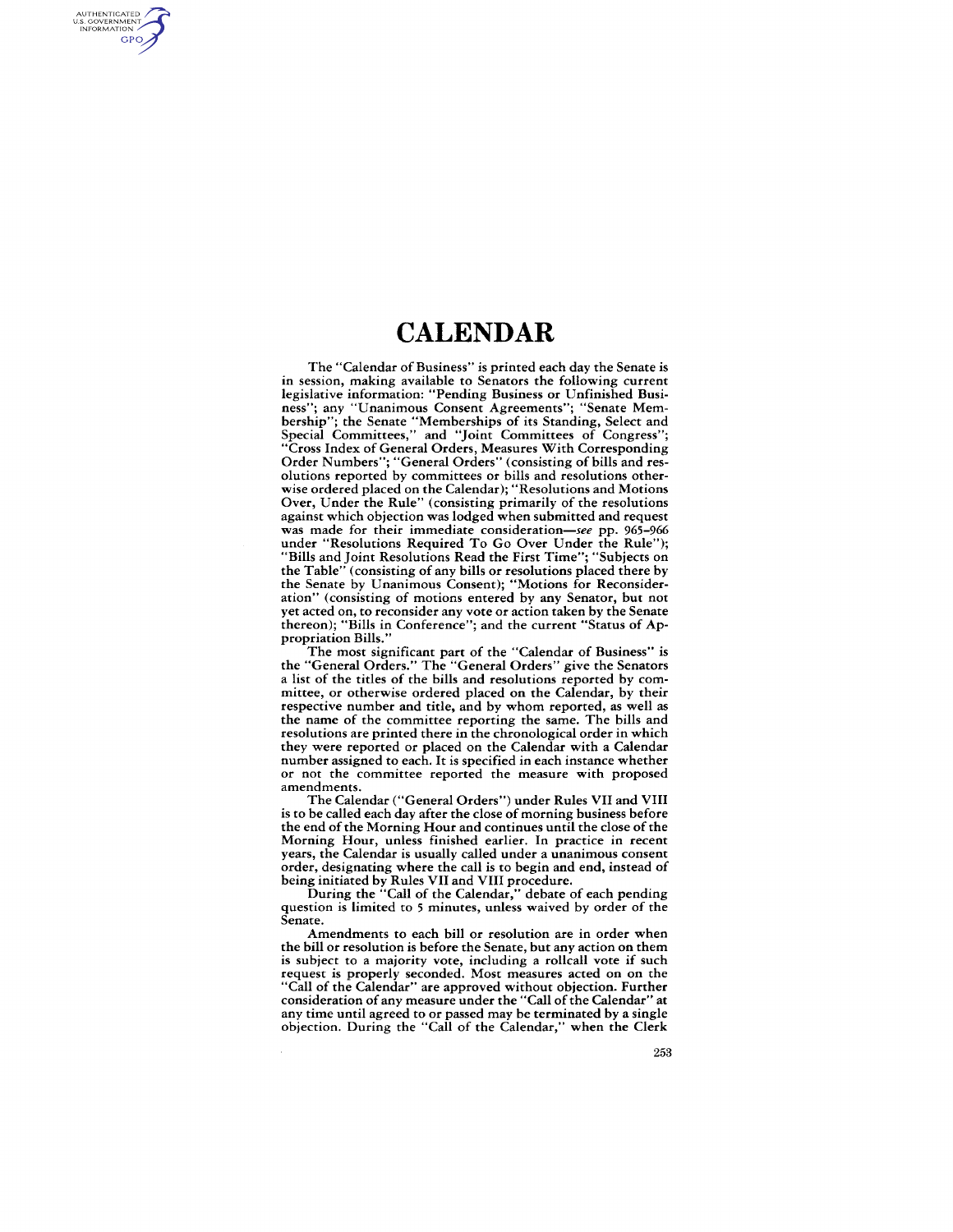#### 254 SENATE PROCEDURE

reports a bill or resolution by title, its consideration may be objected to simply by a Senator stating "Over."

If a unanimous consent request is granted to consider a series of measures at a particular time that becomes an order of the Senate and not a "Call of the Calendar" under Rules VII and VIII.

# **Rule VII, Paragraph 2**

#### **[Motions To Consider and Call of Calendar]**

Until the morning business shall have been concluded, and so announced from the Chair, or until one hour after the Senate convenes at the beginning of a new legislative day, no motion to proceed to the consideration of any bill, resolution, report of a committee, or other subject upon the Calendar shall be entertained by the Presiding Officer, unless by unanimous consent: *Provided, however,* That on Mondays which are the beginning of a legislative day the Calendar shall be called under rule VIII, and until two hours after the Senate convenes no motion shall be entertained to proceed to the consideration of any bill, resolution, or other subject upon the Calendar except the motion to continue the consideration of a bill, resolution, or other subject against objection as provided in rule VIII, or until the call of the Calendar has been completed.

# **Rule VIII**

### **[Call of Calendar and Motions in Order]**

1. At the conclusion of the morning business at the beginning of a new legislative day, unless upon motion the Senate shall at any time otherwise order, the Senate shall proceed to the consideration of the Calendar of Bills and Resolutions, and shall continue such consideration until 2 hours after the Senate convenes on such day (the end of the morning hour); and bills and resolutions that are not objected to shall be taken up in their order, and each Senator shall be entitled to speak once and for five minutes only upon any question; and an objection may be interposed at any stage of the proceedings, but upon motion the Senate may continue such consideration; and this order shall commence immediately after the call for "other resolutions", or after disposition of resolutions coming "over under the rule", and shall take precedence of the unfinished business and other special orders. But if the Senate shall proceed on motion with the consideration of any matter notwithstanding an objection, the foregoing provisions touching debate shall not apply.

2. All motions made during the first two hours of a new legislative day to proceed to the consideration of any matter shall be determined without debate, except motions to proceed to the consideration of any motion, resolution, or proposal to change any of the Standing Rules of the Senate shall be debatable. Motions made after the first two hours of a new legislative day to proceed to the consideration of bills and resolutions are debatable.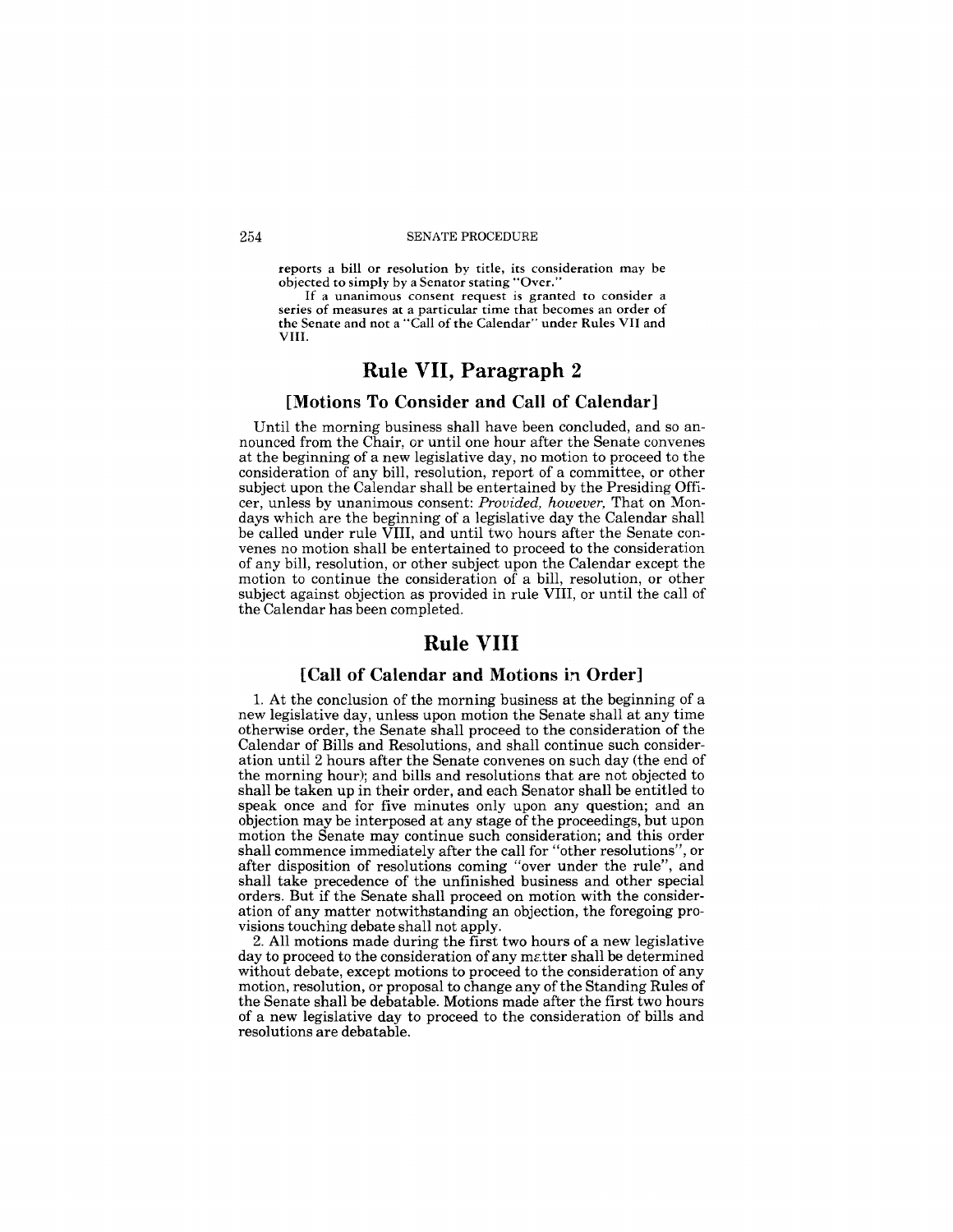# **Rule XIV, Paragraphs 4, 5, and 6**

### **[Bill Placed on Calendar Without Reference and Resolutions Lie Over]**

4. Every bill and joint resolution reported from a committee, not having previously been read, shall be read once, and twice, if not objected to, on the same day, and placed on the Calendar in the order in which the same may be reported; and every bill and joint resolution introduced on leave, and every bill and joint resolution of the House of Representatives which shall have received a first and second reading without being referred to a committee, shall, if objection be made to further proceeding thereon, be placed on the Calendar.

5. All bills, amendments, and joint resolutions shall be examined under the supervision of the Secretary of the Senate before they go out of the possession of the Senate, and all bills and joint resolutions which shall have passed both Houses shall be examined under the supervision of the Secretary of the Senate, to see that the same are correctly enrolled, and, when signed by the Speaker of the House and the President of the Senate, the Secretary of the Senate shall forthwith present the same, when they shall have originated in the Senate, to the President of the United States and report the fact and date of such presentation to the Senate.

6. All other resolutions shall lie over one day for consideration, if not referred, unless by unanimous consent the Senate shall otherwise direct. When objection is heard to the immediate consideration of a resolution or motion when it is submitted, it shall be placed on the Calendar under the heading of "Resolutions and Motions over, under the Rule," to be laid before the Senate on the next legislative day when there is no further morning business but before the close of morning business and before the termination of the morning hour.

# **Rule XVII, Paragraphs 4(a) and 5**

### **[Reports Lie Over]**

4. (a) All reports of committees and motions to discharge a committee from the consideration of a subject, and all subjects from which a committee shall be discharged, shall lie over one day for consideration, unless by unanimous consent the Senate shall otherwise direct.

#### **[Reports Required To Lie Over Two Days]**

5. Any measure or matter reported by any standing committee shall not be considered in the Senate unless the report of that committee upon that measure or matter has been available to Members for at least two calendar days (excluding Saturdays, Sundays, and legal holidays) prior to the consideration of that measure or matter. If hearings have been held on any such measure or matter so reported, the committee reporting the measure or matter shall make every reasonable effort to have such hearings printed and available for distribution to the Members of the Senate prior to the consideration of such measure or matter in the Senate. This paragraph-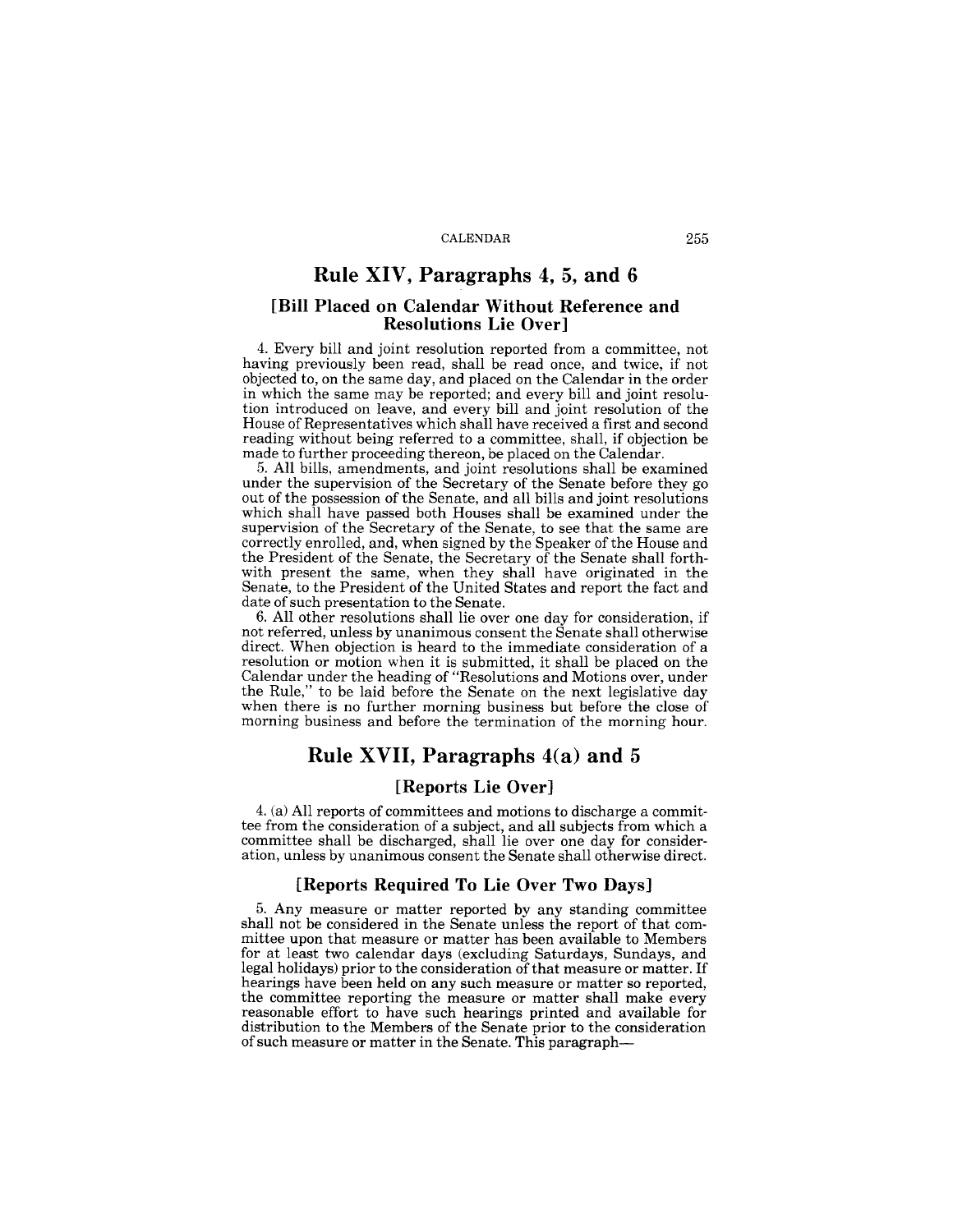(1) may be waived by joint agreement of the majority leader and the minority leader of the Senate; and

(2) shall not apply to-

(A) any measure for the declaration of war, or the declaration of a national emergency, by the Congress, and

(B) any executive decision, determination, or action which would become, or continue to be, effective unless disapproved or otherwise invalidated by one or both Houses of Congress.

# **Amendments to Bill on Call of Calendar:**

*See also* "Vote on Amendments by Yeas and Nays," p. 267.

Bills and resolutions when considered on a call of the Calendar are open to amendment, but an amendment to a bill or resolution is not in order during the call, when a reservation of objection is made to its consideration; the bill must be before the Senate before an amendment is in order. <sup>1</sup>

Bills placed on Calendar cannot be reported: *See* "Reports," "Bill on Calendar Cannot Be Reported," p. 1183.

Bills placed on Calendar, objection to consideration having been heard after second reading: *See* "Placed on Calendar-Objection Heard to Consideration After Second Reading," pp. 243-244; *see also* pp. 1154-1158.

# **Calendar of Business**

## Bills and Resolutions on Calendar:

The Calendar of Business of the Senate is composed of all bills and resolutions, including original bills and resolutions, reported by committees,<sup>2</sup> even if previously recommitted,3 as well as House bills passed and messaged to the Senate which are identical or substantially so to Senate bills already reported and on the Calendar.4

Bills and resolutions are also placed on the Calendar under the following circumstances:

(1) A resolution coming over under the rule from a previous day, which has been laid before the Senate, but has

<sup>&</sup>lt;sup>1</sup> See May 17, 1951, 82-1, Record, pp. 5425-26.<br>
<sup>2</sup> May 16, 1918, 65-2, Record, pp. 6425-26.<br>
<sup>2</sup> May 23, 1929, 71-1, Journal, p. 74, Record, p. 1792; May 16, 1918, 65-2, Record, pp.<br>
6579-80; July 27, 1916, 64-1, Recor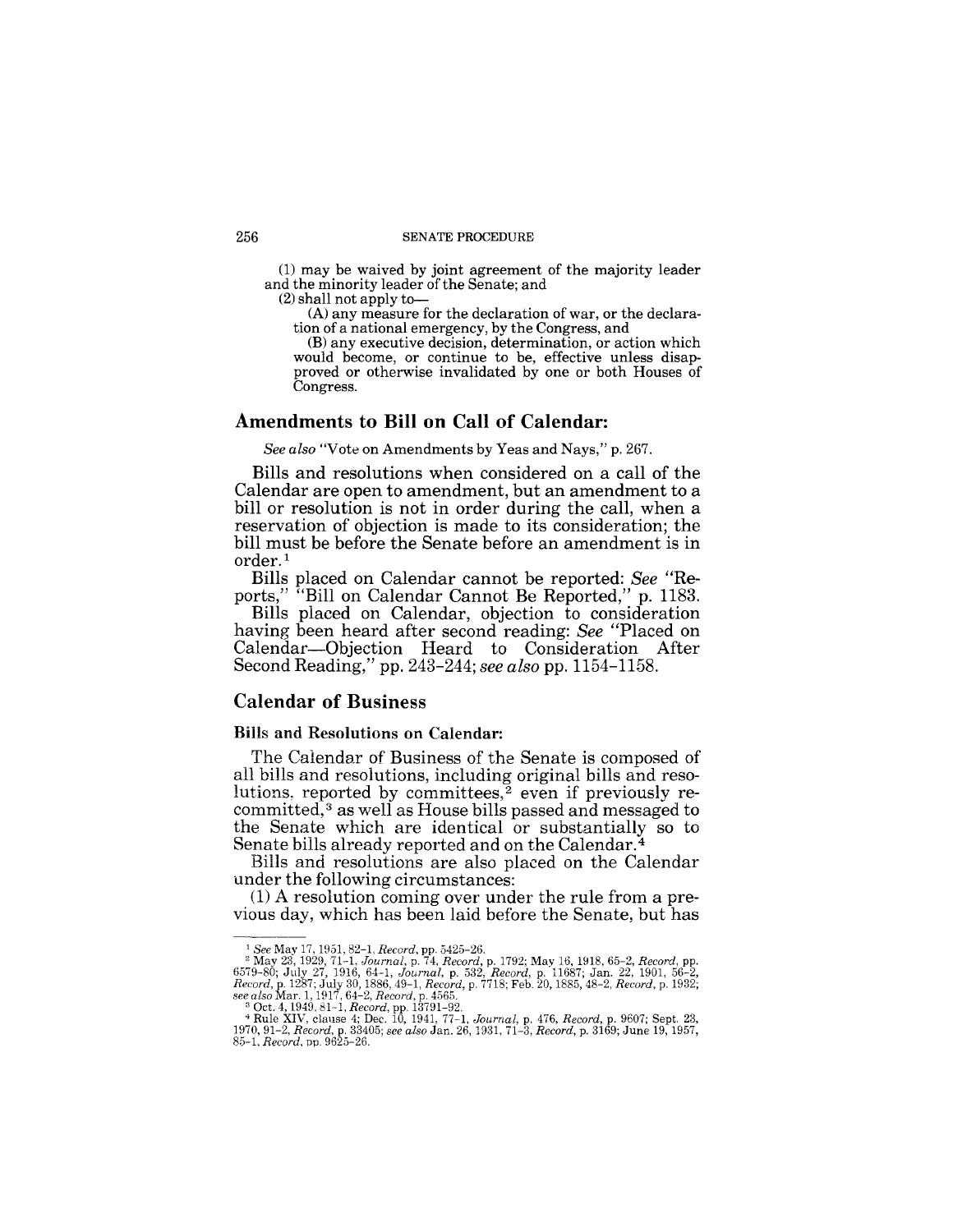not been disposed of before the expiration of the Morning Hour; 5

(2) A motion, in the form of a resolution, proposing to discharge a committee, which is under consideration but not disposed of before the expiration of the Morning Hour; 6

(3) A bill or measure which has been discharged from a committee,7 which can be taken up for consideration only by unanimous consent at that time or on that same day; 8

(4) A resolution laid before the Senate as coming over from a previous day and displaced on motion prior to the expiration of the Morning Hour; <sup>9</sup>

(5) "Every bill and joint resolution introduced on leave, and every bill and joint resolution of the House of Representatives which shall have received a first and second reading without being referred to a committee \* \* \* if objection be made to further proceeding thereon," 10 and

 $(6)$  A resolution or an original resolution  $11$  when reported from a committee,<sup>12</sup> or if objection is made to its consideration when reported, does not go over a day under the rule, nor does it lie upon the table, but is placed upon the Calendar.<sup>13</sup>

Where a resolution, submitted on a previous day, was laid before the Senate, and the doors were immediately closed under Rule XXI, and stayed closed beyond the expiration of the Morning Hour, during which time the resolution was being discussed, the Presiding Officer, when the doors were opened, held the resolution had properly been placed on the Calendar and that it could only be taken up for consideration on motion or by unanimous consent. 14

11 May 23,1929,71-1, *Journal,* p. 74, *Record,* p.1792. 12 May 16, 1918, 65-2, *Record,* pp. 6579-80.

13 Jan. 22, 1901, 56-2, *Record,* p. 1287; Feb. 20, 1885, 48-2, *Record,* p. 1932; Mar. 1, *1917,64-2, Record,* p. 4565; July 27,1916,64-1, *Journal,* p. 532, *Record,* p. 11687; July 30, 1886, 49-1, *Record,* p. 7718. 14 Jan. 9 and 11, 1906, 59-1, *Journal,* p. 91, *Record,* pp. 851, 946-48.

<sup>&</sup>lt;sup>5</sup> Jan. 14, 1942, 77-2, *Record*, pp. 329-30; Feb. 15, 1943, 78-1, *Record*, p. 916.<br>
<sup>6</sup> Dec. 19, 1945, 79-1, *Record*, p. 12311.<br>
<sup>7</sup> Apr. 24, 1924, 68-1, *Record*, p. 7003.<br>
<sup>8</sup> Jan. 24, 1924, 68-1, *Record*, pp. 1391-

<sup>10993.</sup> 

<sup>9</sup> Apr. 26 and 27,1894,53-2, *Record,* pp. 4106, 4152; *see also* Feb. 7, 1895, 53-3, *Record,* 

p. 1885.<br>1º Rule XIV, clause 4; Mar. 2, 1931, 71–3, Journal, p. 309; May 29, 1928, 70–1, Journal, p. 576, *Record*, p. 10616; May 3, 1948, 80–2, *Record*, pp. 5170–72, 5176; Jan. 16, 1932, 72–1, Journal, p. 1543, see "Plac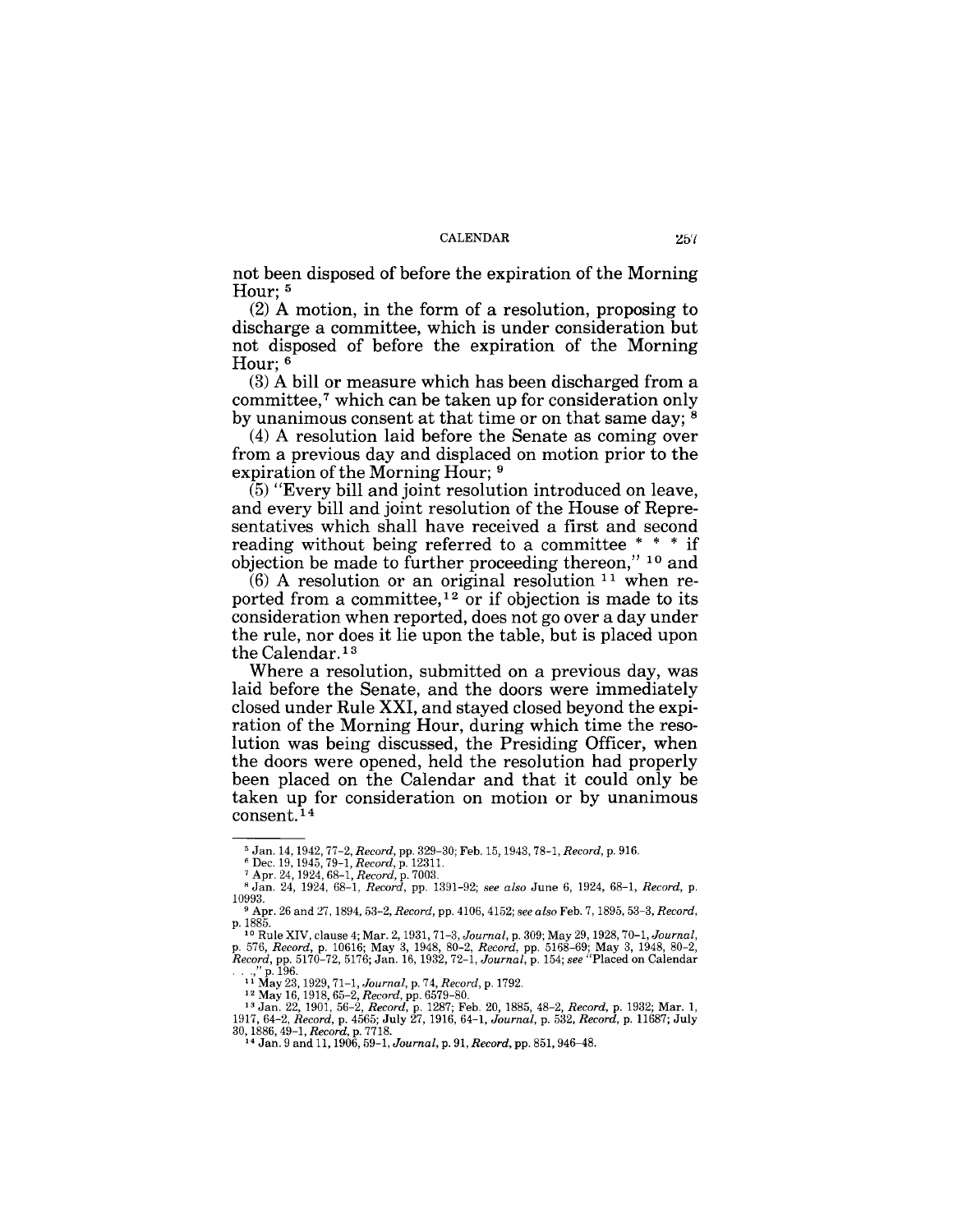## Consideration of Bills on Calendar:

Bills and resolutions reported and placed on the Calendar must lie over 1 legislative day in order to be eligible for consideration, except by unanimous consent, as well as reports which must lie over 2 days with certain exceptions as provided for by Rule XVII. 15 For details *see* "Consideration, Question of," pp. 655-682; "Reports Lie Over Two Days Before Consideration," pp. 677-678; "Reports," pp. 1176-1201, "Resolutions," pp. 1202-1213.

#### Printed Daily:

The Calendar is printed daily, when the Senate is in session, for the use of the Senate.<sup>16</sup>

### Call of the Calendar Under the Rule

## Call of, Precedence of and When in Order:

After the announcement of the conclusion of the morning business 17 when the Senate convenes following an adjournment, but not following a recess since the legislative day remains the same,<sup>18</sup> the call of the Calendar under Rule VIII for the passage of bills without objection is the regular order of business which might be continued until 2 hours after the Senate convenes. The Calendar may not be called, however, until after one hour if the routine morning business has not been concluded,<sup>19</sup> unless by previous order of the Senate. Otherwise, if called, before expiration of one hour, all routine morning business must first be completed,20 including the disposition of resolutions coming over under the rule, or over from a previous legislative day, which is a part of the routine morning business.<sup>21</sup> Likewise, a call of the Calendar is not required under the rules, during the Morning Hour, other than on a Monday, since a motion to take up any bill on the Calendar would be in order.<sup>22</sup>

Upon the expiration of 1 hour on any new legislative day, except Mondays,<sup>23</sup> whether the morning business

<sup>&</sup>lt;sup>15</sup> Rule XVII, par. 5.<br>
<sup>15</sup> Rule XVII, par. 5.<br>
<sup>17</sup> June 21, 1940, 76-3, *Record*, p. 8765.<br>
<sup>17</sup> June 21, 1940, 76-3, *Record*, p. 8765.<br>
<sup>18</sup> See Feb. 7, 1921, 66-3, *Record*, p. 2895.<br>
<sup>19</sup> Mar. 21, 1914, 63-2, *Reco*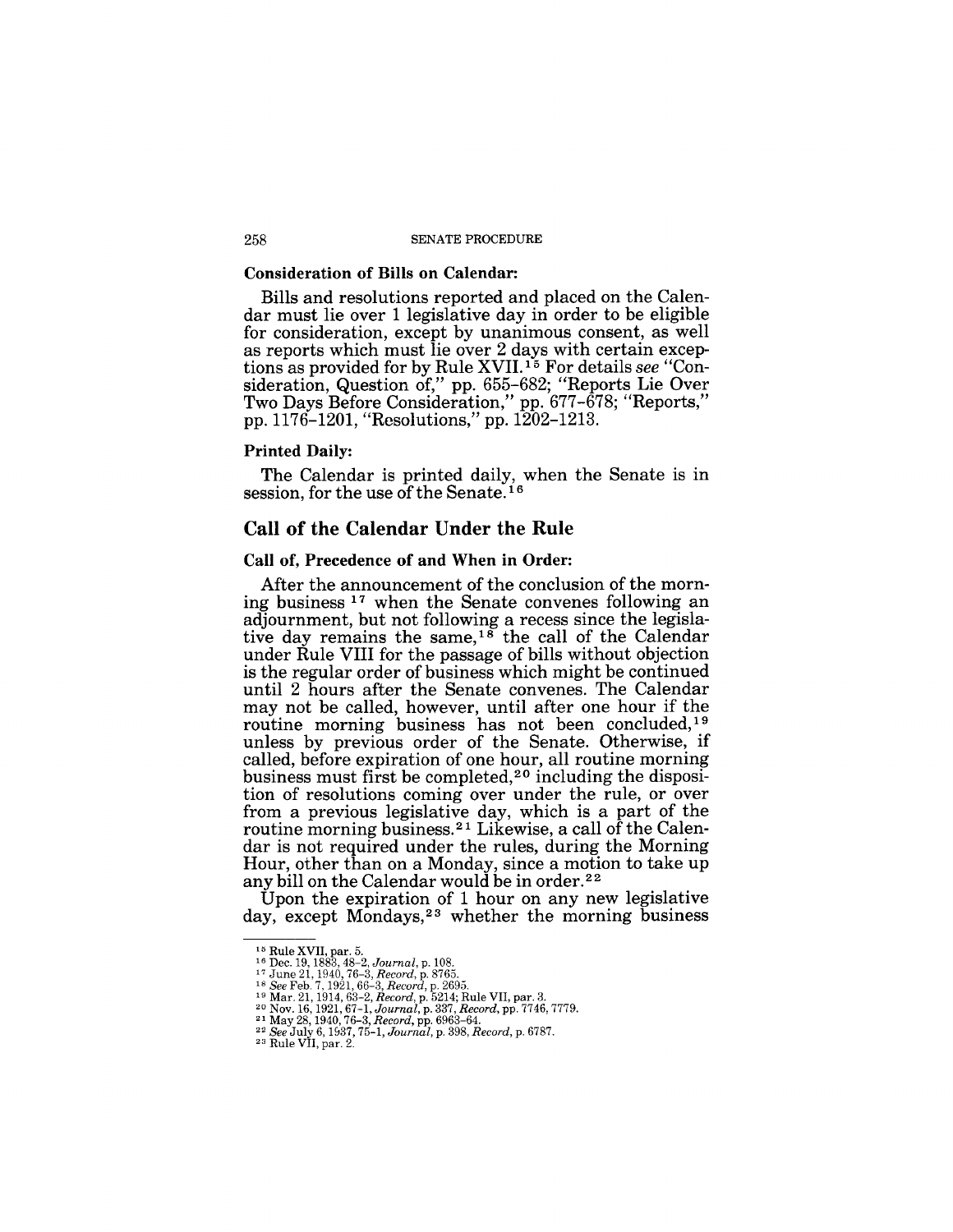has or has not been concluded, or after the morning business has been concluded before the expiration of 1 hour, a motion is in order under the rule "to proceed to the consideration of any bill, resolution, report of a committee, or other subject upon the Calendar,"  $24$  even out of its regular order,<sup>25</sup> or if objected to when called on the Calendar.26 Such a motion (after the morning business and before the end of the Morning Hour) has precedence over a call of the Calendar under Rule VIII,<sup>27</sup> as well as over a motion to recommit a pending bill.<sup>28</sup>

A motion to consider having been agreed to, the measure becomes the pending business before the Senate until 2 hours after the Senate convenes unless displaced by motion to consider another matter or the bill is passed,  $2^9$ which might shut out the call of the Calendar under Rule VIII.

It was held on one occasion that during a call of the Calendar under Rule VIII, a motion to proceed with the consideration of a bill notwithstanding an objection, was not in order prior to the hour after the Senate convened. 30

A motion after the expiration of the Morning Hour to proceed to the consideration of bills on the Calendar "unobjected to," or to proceed with the consideration of the Calendar  $3^1$  or to take up House bills on the Calendar,  $3^2$  is not in order; <sup>33</sup> it can be done by unanimous consent.<sup>34</sup> A motion to proceed to the consideration of a particular bill is in order.35

If a call of the Calendar for the consideration of unobjected-to bills is interrupted by the presentation of a conference report, the conference report, if not disposed of on

<sup>&</sup>lt;sup>24</sup> Rule VII; Feb. 28, 1913, 62–3, *Record*, p. 4258; Apr. 24, 1918, 65–2, *Record*, pp. 5546–47; Apr. 28, 1928, 70–1, *Record*, pp. 7371, 7373; July 8, 1921, 67–1, *Record*, pp. 3451; Apr. 24, 1918, 65–2, *Record*, pp.

*<sup>20,1945,79-1,</sup> Record,* p. 1243l. 27 Feb. 28, 1907, 59-2, *Record,* p. 4223; July 17,1916,64-1, *Record,* pp. 11151-52; Feb.

<sup>20, 1885, 48-2,</sup> Record, p. 1932.<br>
<sup>28</sup> See Apr. 8, 1935, 74-1, Record, p. 5234.<br>
<sup>29</sup> Mar. 19, 1928, 70-1, Journal, p. 278, Record, p. 4970.<br>
<sup>30</sup> Mar. 21, 1914, 63-2, Record, p. 5214.<br>
<sup>31</sup> Apr. 17, 1922, 67-2, Record, p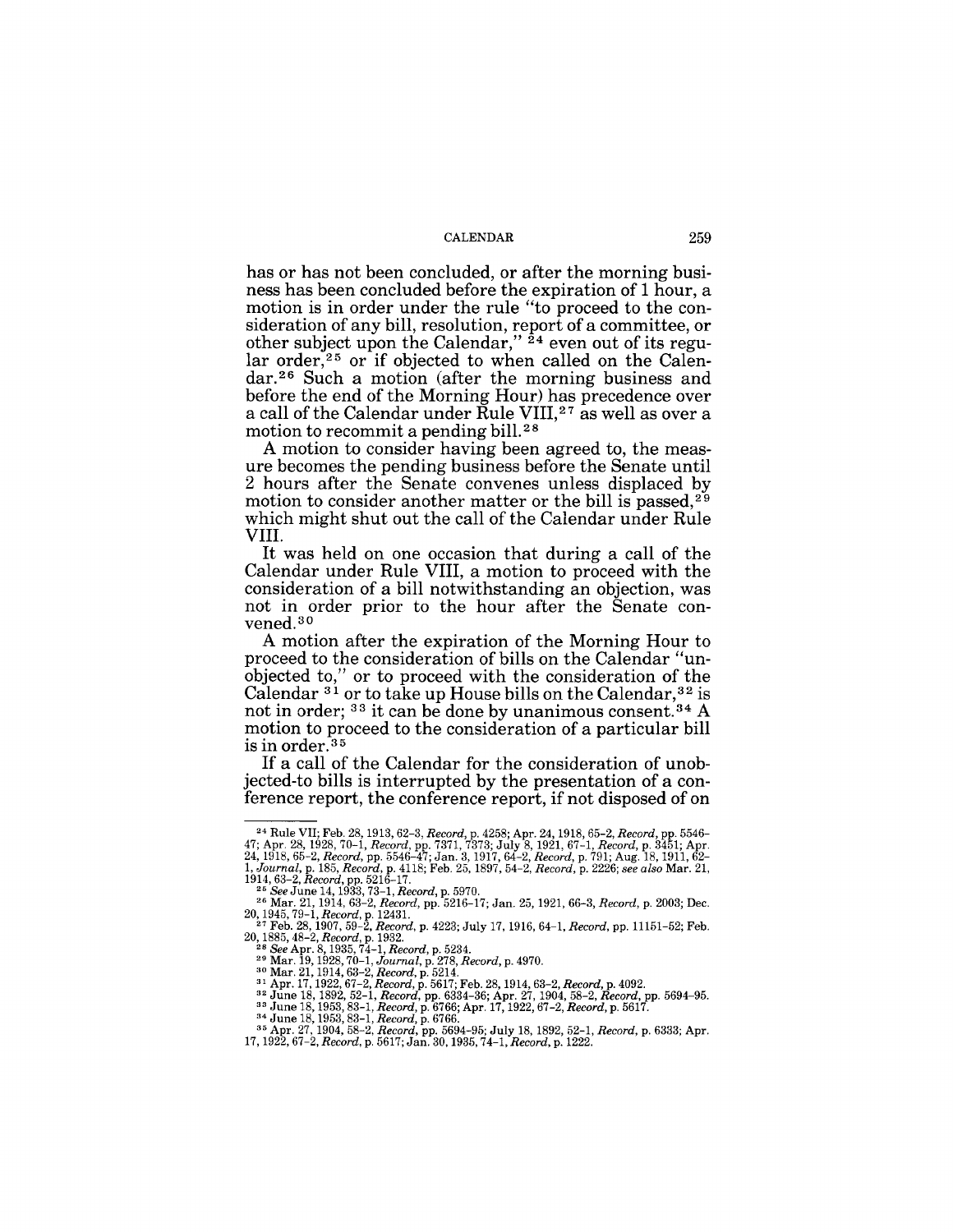that day, becomes the unfinished business for the succeeding day.36

#### Call on Mondays:

Under Rule VII, "On Mondays which are the beginning of a legislative day the Calendar shall be called under Rule VIII, and until two hours after the Senate convenes no motion shall be entertained to proceed to the consideration of any bill, resolution, or other subject upon the Calendar except the motion to continue the consideration of a bill, resolution, or other subject" when reached on the call of the Calendar as provided in Rule VIII.<sup>37</sup> A motion to proceed to the consideration of an appropriation bill would not be in order.<sup>38</sup>

When the Senate adjourns from Saturday to Monday, this rule also defines the procedure and the Calendar will be so called unless the call is dispensed with by unanimous consent. 39

On Mondays following an adjournment, after the conclusion of morning business, the call of the Calendar under Rule VIII, as, amended on July 2,1918,40 is mandatory; 41 after the morning business on Mondays, a motion to proceed to the consideration of a specific bill is not in order,42 until the Calendar call has been completed, unless by unanimous consent.43 On Mondays the Calendar shall be called under Rule VIII, and a motion to take up a bill out of its regular order on the Calendar is not in order.44 Such a bill could be taken up after the expiration of two hours on motion.4 5

A motion is in order on Calendar Monday, following the completion of the call of the Calendar under Rule VIII, to proceed to the consideration of a bill objected to during the call.46

*<sup>36</sup> See* Oct. 1,1951,82-1, *Record,* pp. 12425-26.

<sup>&</sup>lt;sup>37</sup> Rule VII.

<sup>&</sup>lt;sup>38</sup> Apr. 8, 1940, 76–3, *Record,* p. 4107.<br><sup>39</sup> Feb. 2, 1953, 83–1, *Record*, p. 731; Nov. 16, 1942, 77–2, *Record,* pp. 8856–61; July 29, 1940, 76–3, *Record*, p. 9640; *see also* Oct. 15, 1949, 81–1, *Record*, p. 14703.<br><sup>40</sup> July 2, 1918, 65–2, Journal, p. 290, *Record*, p. 8616.<br><sup>41</sup> Feb. 1, 1926, 69–1, *Record*, p. 3081.<br><sup>41</sup> Feb. 1, 1926, 69–1, *Record*,

<sup>9330;</sup> Aug. 5 1940, 76-3, *Record,* p. 9828; May 5, 1941, 77-1, *Record,* p. 3552; July 29, 1940, *76-3,Record,p.* 9640; Feb. 20, 1939, 76-1, *Record,* p. 1579 . 43 Apr. 15, 1935,74-1, *Record,* p. 5628. *44 See* Jan. 24, 1924, 68-1, *Record,* pp. 1391-92. 45 *Ibid.* 

<sup>46</sup> Mar. 9, 1953, 83-1, *Record,* pp.1740-43.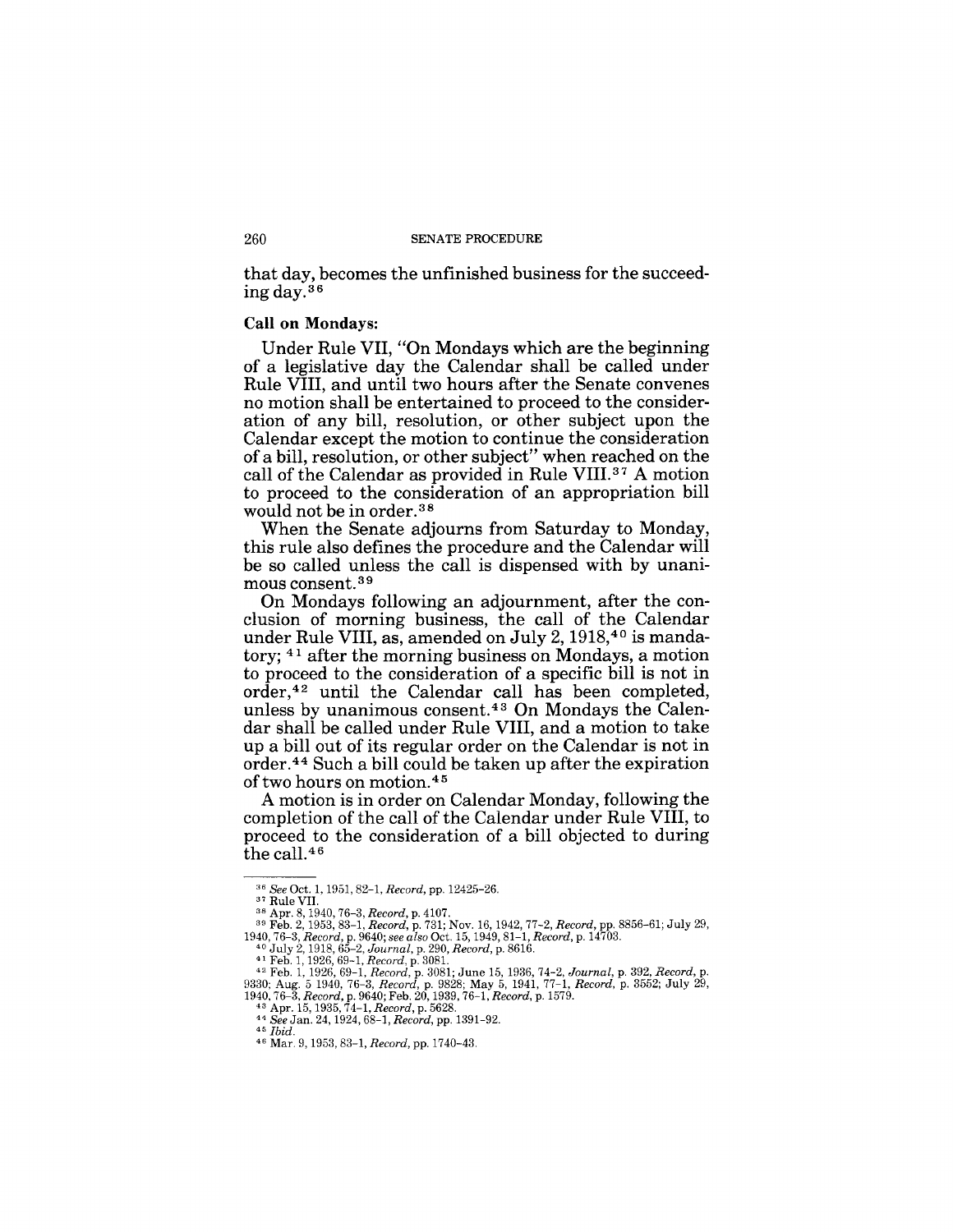The bills must be called in their regular order as placed on the Calendar, $47$  but when a bill is called up and objection is heard to further proceedings thereon a motion is then in order to proceed to its consideration notwithstanding the objection.<sup>48</sup>

A motion is in order to take up a conference report on Calendar Monday during the Morning Hour, and has precedence over a call of the Calendar under Rule VIII.<sup>49</sup>

When the Senate adjourns over Monday, a call of the Calendar prescribed by the rule for that day is not mandatory. 50

#### Measures Passed Over--Return to:

Unanimous consent is required during the call of the Calendar to return to a bill which was objected to when previously called; 51 likewise, unanimous consent is required when a bill is called, to have it placed at the foot of the Calendar, in order that it might be called again when the end of the Calendar is reached.<sup>52</sup>

#### Motions To Consider Specific Bills:

When a call of the Calendar begins, or during a call thereof, or at any time after the expiration of 1 hour, it is in order to move to take up any bill on the Calendar, out of its regular order;  $53$  except on Mondays when such motion is limited to the particular bill when reported by the Clerk and to which objection is heard to its consideration; 54 such motion has precedence over a call of the Calendar.<sup>55</sup>

A motion to proceed to the consideration of a bill on the Calendar during the Morning Hour, which is not debatable, is not in order until the transaction of routine morning business has been concluded or until the expiration of one hour, and on Mondays the Calendar must be called in the order of listing of bills. 5 6

<sup>47</sup> June 14, 1933,73-1, *Record,* p. 5970. 48 Rule VII, par. 2; Mar. 21, 1914, 63-2, *Record,* pp. 5216-17; Jan. 25, 1921, 66-3, *Record,* p. 2003. 49 Rules VII and VIII; Nov. 11, 1918, 65-2, *Record,* pp. 11580-81; Feb. 24, 1919, 65-3,

Record, p. 4114; Feb. 22, 1919, 65–3, Record, pp. 4038–39.<br><sup>50</sup> May 31, 1921, 67–1, Record, p. 1901.<br><sup>51</sup> June 5, 1924, 68–1, Record, p. 19067.<br><sup>51</sup> June 5, 1924, 68–1, Record, pp. 12425–26, 12484–86; Sept. 27, 1949, 81–1,

*Record,* p. 13300. 53 June 14, 1933,73-1, *Record,* p. 5970. 54 Rule VII.

<sup>&</sup>lt;sup>55</sup> Nov. 18, 1943, 78–1, *Journal*, p. 491; *see also* July 6, 1937, 75–1, *Record*, p. 6787.<br><sup>56</sup> Apr. 9, 1979, 96–1, *Record*, pp. 7630–38.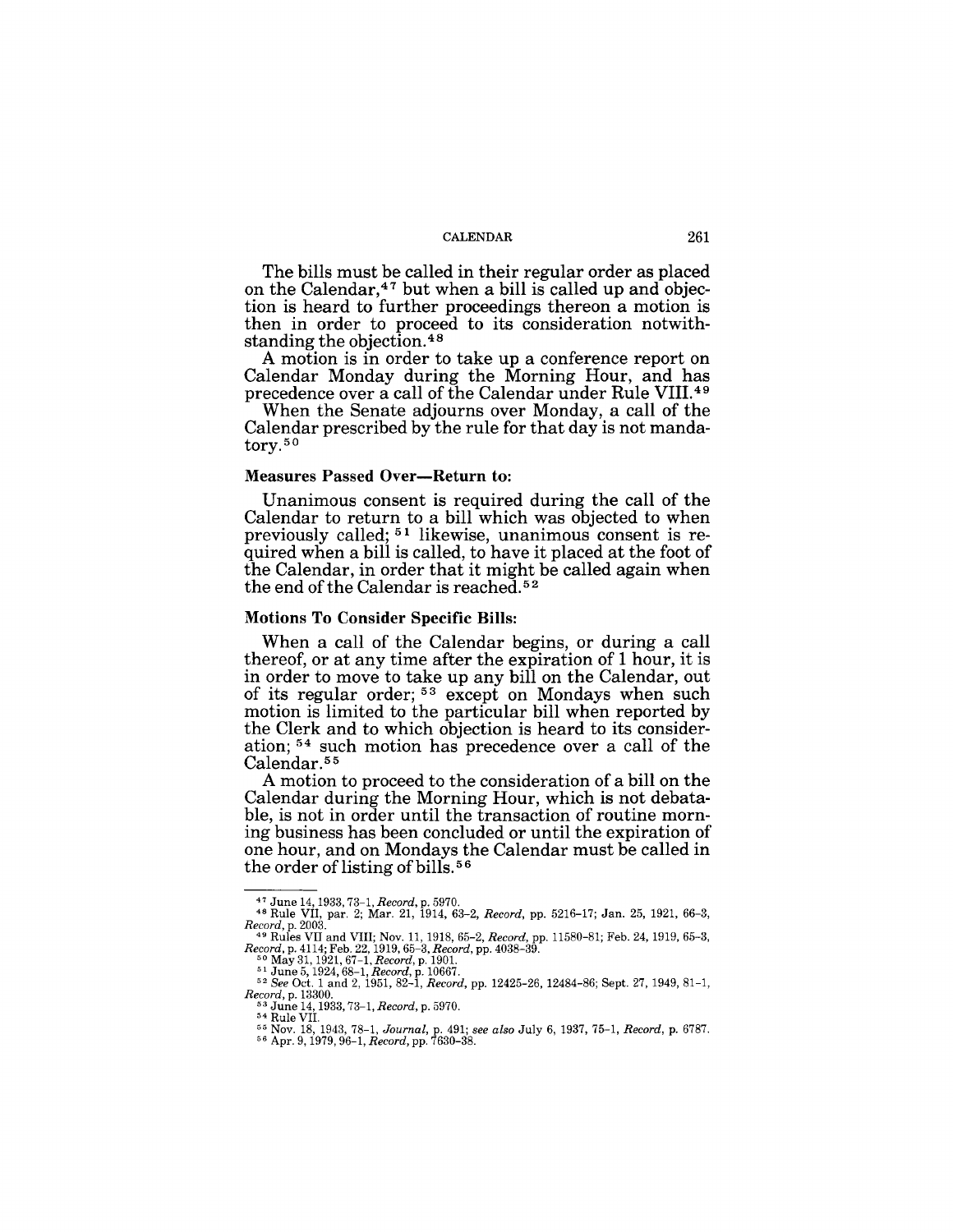#### 262 SENATE PROCEDURE

During the call of the Calendar, under Rule VIII, it is in order at all times, Mondays included, to move to proceed to the consideration of any measure when it is called and objection is heard to its consideration. 57

When the Calendar is being called, during an evening session, under Rule VIII, a motion to proceed to the consideration of a bill notwithstanding an objection is in order. 58

The consideration of any bill taken up on motion over an objection, during a call of the Calendar under Rule VIII, is terminated at the end of the Morning Hour, although there is no unfinished business of the Senate; but a further motion is in order at that time to proceed to the consideration of the said bill and, thereby continue with the same measure. 5 9

A matter taken up on motion in the Morning Hour, as distinguished from one taken up on motion over an objection during the call of the Calendar, is continued beyond the expiration of 2 hours, when there is no unfinished business. 6o

#### Recess and Calendar Call:

On one occasion a motion to recess at a specific time to an hour certain for the purpose of considering unobjectedto bills on the Calendar under Rule VIII was held to be in order, but subject to a division of the motion.  $61$ 

#### Resolutions Not on Calendar-Objection Puts Over Under the Rule:

A resolution submitted by unanimous consent during a call of the Calendar will, upon a demand for the regular order, go over under the rule. <sup>62</sup>

#### Termination of Call:

The call of the Calendar for the passage of bills under Rule VIII ends with the expiration of the Morning

<sup>57</sup> Mar. 21, 1914, 63-2, *Record,* pp. 5216-17; May 10, 1926, 69-1, *Journal,* p. 387, *Record,* pp, 9022-23.

<sup>58</sup> May 10, 1928, 70-1, *Record,* p. 8312.

<sup>&</sup>lt;sup>59</sup> Mar. 19, 1928, 70–1, Journal, p. 278, Record, p. 4970.<br><sup>60</sup> June 25, 1914, 63–2, Record, p. 11099; May 9, 1944, 78–1, Record, p. 4179; see also<br>Mar. 27, 1939, 76–1, Record, pp. 3335–36; Apr. 17, 1951, 82–1, Record, p. 1918, 65–2, *Record*, pp. 912, 919.<br>
<sup>61</sup> Jan. 14, 1915, 63–3, *Journal*, p. 58, *Record*, p. 1564.<br>
<sup>62</sup> Feh. 15, 1948, 78–1, *Record,* p. 928.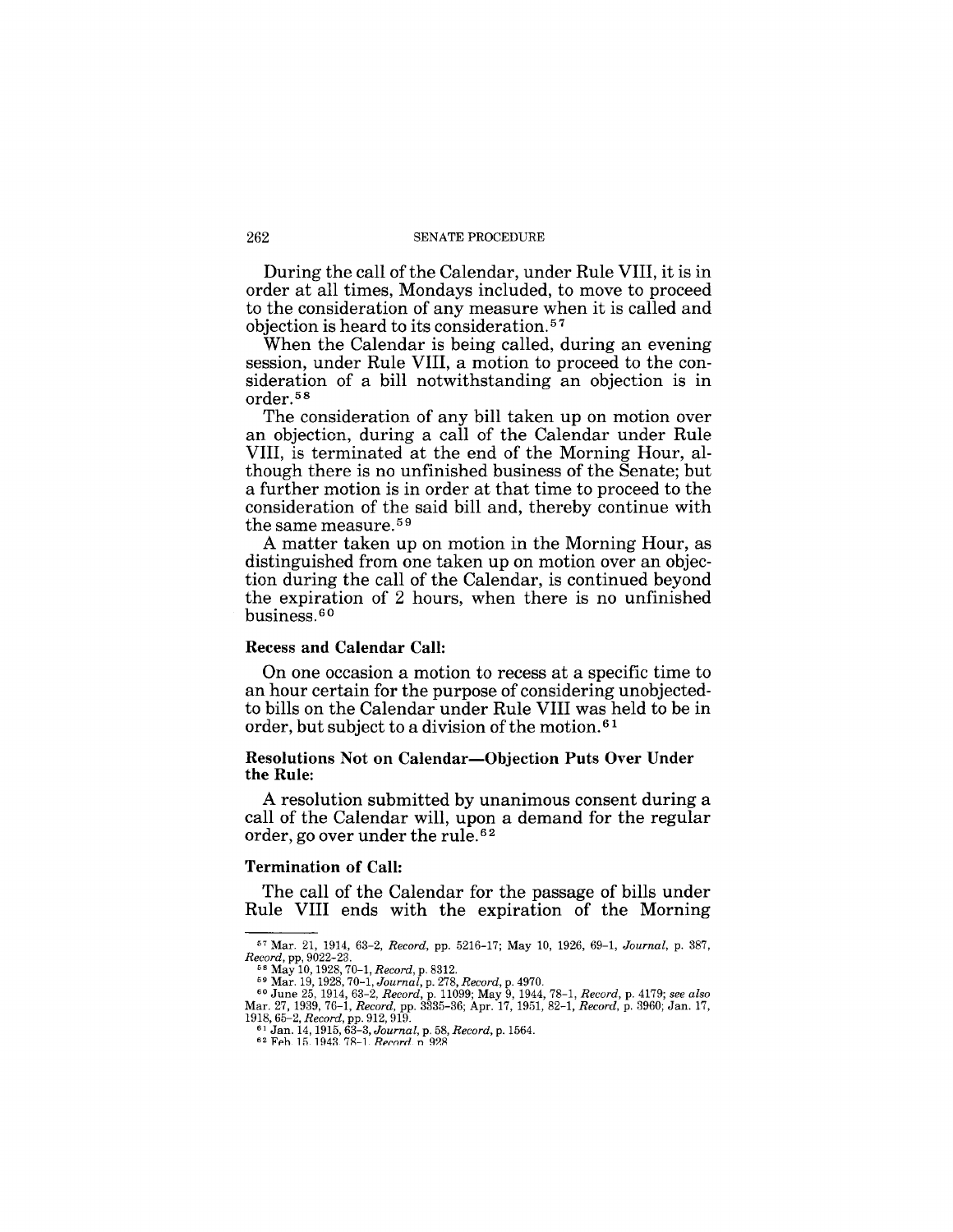Hour,63 and can be proceeded with only by unanimous consent. 64 The right of a Senator to the floor was held in one instance to cease at that point,<sup>65</sup> and any bill under the call before the Senate at that time does not automatically become the unfinished business.<sup>66</sup>

#### Where Call Begins:

When taken up under an order of the Senate, the Calendar is to be resumed on a subsequent day at the point reached on the prior call.<sup>67</sup>

## **Call of Calendar Under Unanimous Consent:**

The Calendar is often called pursuant to a unanimous consent order, which, in effect, suspends temporarily what otherwise would be the order of business under the rules. 68

A call of the Calendar under a unanimous consent order for the consideration of unobjected-to bills only temporarily suspends the consideration of the unfinished business;  $69$  bars a motion to take up a bill out of order,  $70$ or to consider a bill or joint resolution on motion against which an objection is registered,<sup> $71$ </sup> and blocks debate on an appeal taken from a decision of the Chair on a question that is not debatable  $72$ —which is the regular procedure.

During a call of the Calendar under an agreement for the consideration of unobjected-to bills, unanimous consent is required for action on a House message asking a conference with the Senate on a bill; 73 under a unani-

<sup>&</sup>lt;sup>63</sup> June 8, 1953, 83-1, *Record, p.* 6194; May 6, 1953, 83-1, *Record, pp. 4590-91; Jan. 30,*<br>1953, 83-1, *Record, pp. 692-93; July 29, 1946, 79-2, Journal*, p. 511; Nov. 16, 1942, 77-2,<br>*Record, p. 8861; Mar. 8, 1939, 79* 

Record, p. 9342; June 15, 1936, 74-2, Journal, p. 392, Record, p. 9342.<br>
<sup>64</sup> Jan. 30, 1935, 74-1, Record, p. 1222.<br>
<sup>65</sup> June 15, 1936, 74-2, Journal, p. 232, Record, p. 9342.<br>
<sup>65</sup> June 15, 1936, 74-2, Journal, p. 278;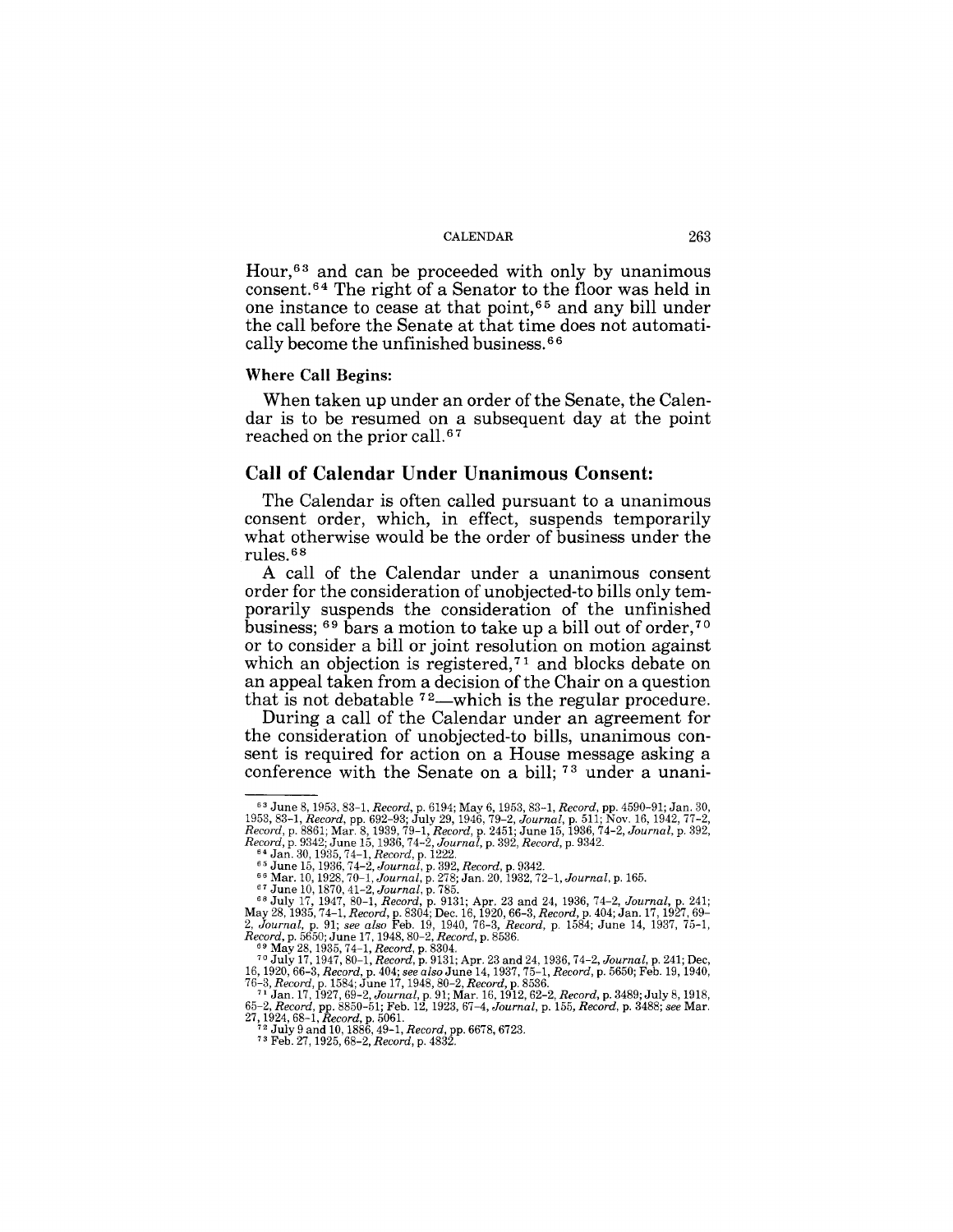mous consent order to consider unobjected-to bills only and transact no other business, the introduction of a joint resolution is not in order upon objection. 74

Under a unanimous consent agreement for the consideration of unobjected-to bills, a motion to proceed to the consideration of a resolution lying on the table is not in order. 75

A unanimous consent agreement providing for a call of the Calendar upon the convening of the Senate following an adjournment has the effect of suspending proceedings during the Morning Hour.7 6

A bill or resolution objected to when called will be passed over and an objection can be made at any stage during the consideration of a measure.<sup>77</sup>

When the Calendar is called under Rule VIII for the passage of unobjected-to bills pursuant to a unanimous consent request, the 5-minute rule as to debate is applicable,78 but the call is not terminated at the end of 2 hours 79 as under Rule VIII, unless the agreement so provides.

Where the Senate, while unfinished business is pending, proceeds by unanimous consent to call the Calendar under Rule VIII, a motion to take up a bill over an objection prior to its being reached is not in order.8o

A conference report, which is privileged, may be brought up for consideration at any time during the call. $81$ 

# Consideration of Bills and Resolutions on Calendar Other Than During Call of Calendar:

See "Consideration, Question of," pp. 655-682.

## Consideration of Measures Objected to-Brought Up on Motion:

Following the call of the Calendar, a motion is in order as an independent action to proceed to the consideration

<sup>&</sup>lt;sup>74</sup> Aug. 15, 1914, 63-2, *Record*. pp. 13783-84.

<sup>&</sup>lt;sup>75</sup> Apr. 24, 1936, 74–2*, Journal, p. 241, Record, p. 6026.*<br><sup>76</sup> June 20, 1952, 82–2*, Record, p.* 7700.<br><sup>77</sup> July 9, 1886, 49–1, *Record, p. 1*678.<br><sup>77</sup> July 9, 1916, 64–1*, Record, p. 9244; see also Mar. 2*7, 1924, 68–

<sup>79</sup>*See* Feb. 19, 1940, 76-3, *Journal,* p. 126, *Record,* p. 1584. 80 June 6, 1930, 71-2, *Record,* p. 10172.

<sup>81</sup> June 18, 1953. 83-1, *Record,* p. 6781.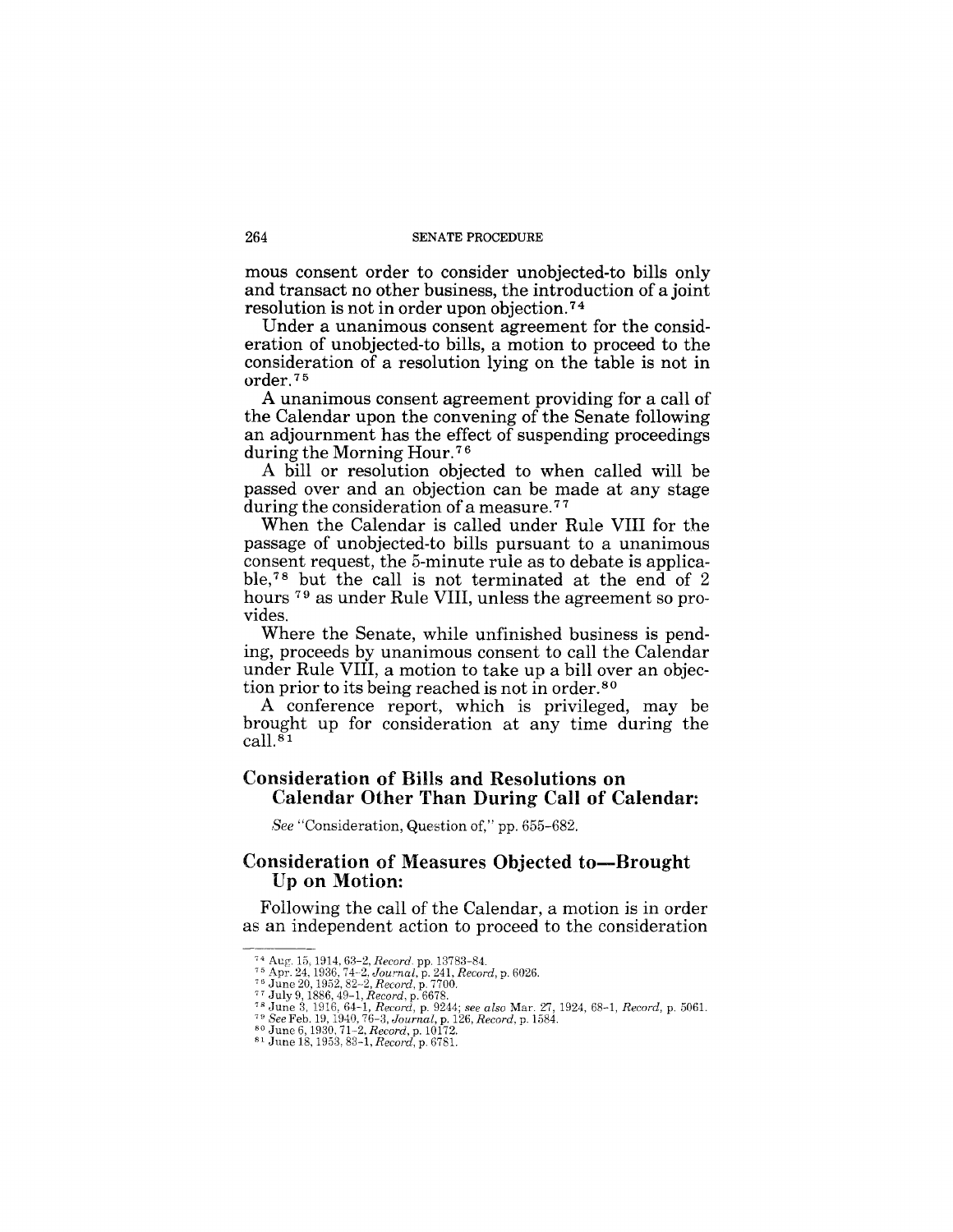of a bill or joint resolution which was objected to when reached on the call. 8 <sup>2</sup>

## **Debate Under Calendar Procedure:**

*See* "Calendar, Debate Under Call of," pp. 728-730.

### **Discharge Committee From Bill:**

Motion to discharge a committee from the further consideration of a bill or resolution is not in order during a call of the Calendar under Rule VIII. *See* "Discharge of Committees," pp. 802-806.

## **File of Bills and Reports Put on Each Senator's Desk:**

A file of Calendar bills and committee reports relating thereto, by an order of the Senate on February 26, 1884, are required to be placed daily on the desk of each Senator.83

## **Germaneness of Debate:**

See "Germaneness of Debate," pp. 742-745.

## **House-Passed Bills Placed on Calendar if Companion to Senate Bills Already Thereon:**

*See* "Bills and Resolutions on Calendar," pp. 256-257.

# **Notices Printed on Calendar:**

A notice of a motion to take up a given bill on a particular day should be placed on the face of the Calendar, as well as the unfinished business or unanimous consent agreements, but a notice by a Senator that upon the conclusion of the unfinished business he would move to take up a certain bill should not be placed on the Calendar.84

# **Objection Blocks Consideration:**

*See also* "Measures Passed Over-Return to," p. 261.

*<sup>82</sup> See* Oct. 17, 1949, 81-1, *Record,* p. 14746. 83 Feb. 26, 1884,48-1, *Record,* p. 1379. 84 Dec. 6, 1916, 64-2, *Record,* pp. 40-41.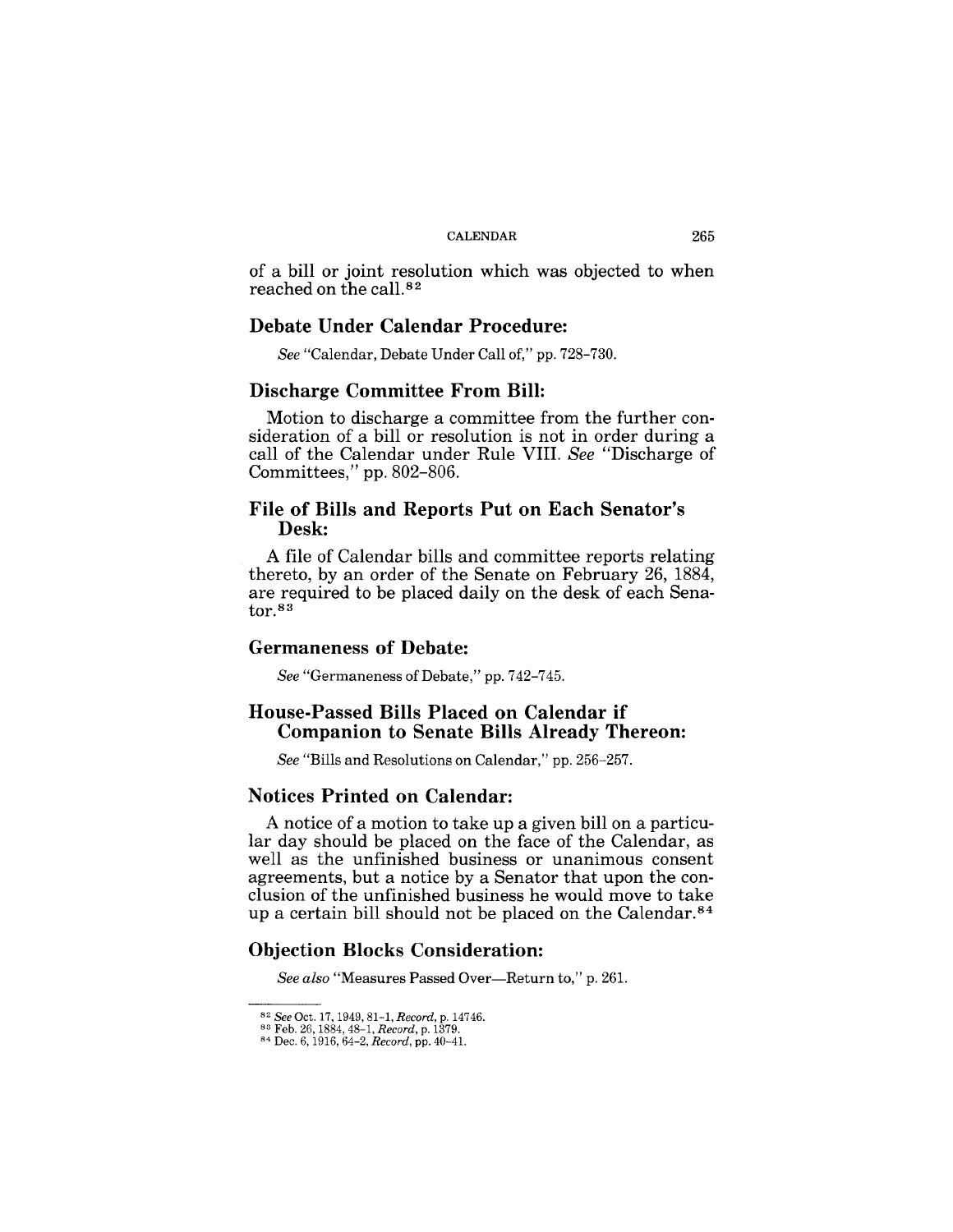#### 266 SENATE PROCEDURE

Under Rule VIII, a single objection will block the consideration of any bill or resolution, unless the measure is subsequently brought up on motion; and the objection may be entered at any stage of the proceedings prior to the passage of the bill.<sup>85</sup>

## **Objectors Should Rise To Object:**

The Presiding Officer on different occasions, in order to avoid confusion and to ascertain objectors to bills, asked that Senators who desired to object to the consideration of a bill rise in their seat to make the objection. 8 6

## **Printed Daily:**

*See* "Printed Daily," p. 258.

## **Recommit:**

*See* "Motions To Recommit-Not in Order and When Not in Order," pp. 1115-1118.

#### **Reconsider:**

*See* "Calendar Call, Motions To Reconsider During," p. 1128.

## **Reports and Reported Bills Placed on the Calendar:**

*See* "Bills and Resolutions on Calendar," pp. 256-258; "Reports," pp.1176-1201.

## **Reservations of Objections:**

*See* "Amendments to Bill on Call of Calendar," p. 256.

## Special Order:

Bills, when reached on call of the Calendar, might be made a special order; *see* "Special Orders," pp. 1258-1264.

*<sup>85</sup> See* Sept. 27, 1949, 81-1, *Record,* pp. 13314. 13331, 13356. In 1903, an order was adopted by unanimous consent to authorize a Senator during that session, under certain circumstances, to notify the Secretary of the Senate of his opposition to any bill on<br>the Calendar, to the end that the Presiding Officer, when a bill was called up during a<br>call of the Calendar, might inform the Sena its consideration. (Feb. 28, 1903, 57-2, *Record,* p. 2778.) 86 Apr. 11, 1949, 81-1, *Record,* p. 4236; *see* May 6,1949,81-1, *Record,* p. 5810.